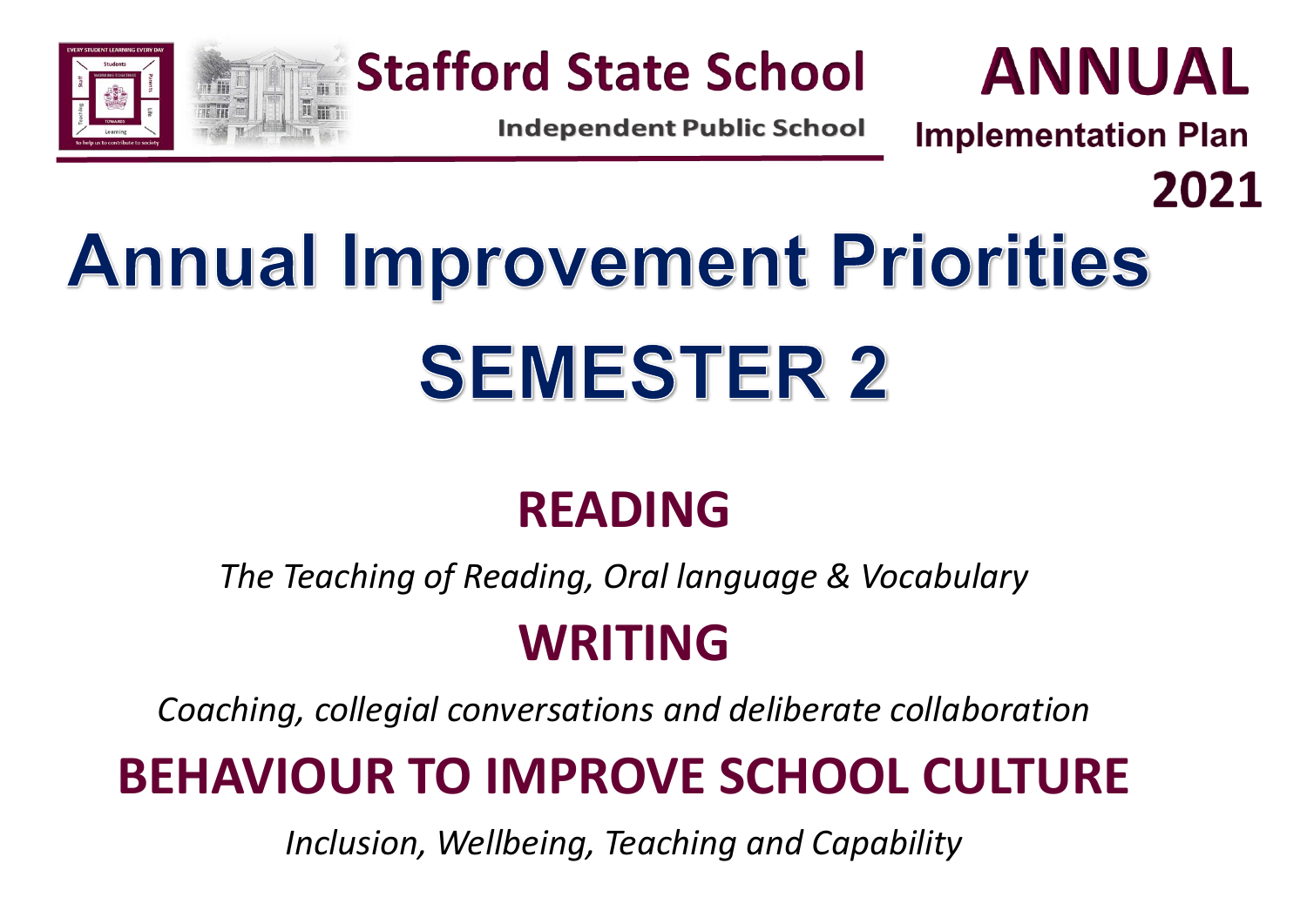## **QUALITY TEACHING**



### **Reading**

| Reading is the Foundation of Learning and a key to future success.                                                                                                                                                                                                                                                                                                                                                                                                                                                                                                                                                                                                                                                                                                                                                                                                                                                                                                                                                                                                                                                                                                                                                                                                                                                                                                                                                                                                                                                                                                                                                                                                                                                                                                                                                                                                                                                                                                                                                                                                                                                                                                                                                                                                                        |                                                              |                                                                       |
|-------------------------------------------------------------------------------------------------------------------------------------------------------------------------------------------------------------------------------------------------------------------------------------------------------------------------------------------------------------------------------------------------------------------------------------------------------------------------------------------------------------------------------------------------------------------------------------------------------------------------------------------------------------------------------------------------------------------------------------------------------------------------------------------------------------------------------------------------------------------------------------------------------------------------------------------------------------------------------------------------------------------------------------------------------------------------------------------------------------------------------------------------------------------------------------------------------------------------------------------------------------------------------------------------------------------------------------------------------------------------------------------------------------------------------------------------------------------------------------------------------------------------------------------------------------------------------------------------------------------------------------------------------------------------------------------------------------------------------------------------------------------------------------------------------------------------------------------------------------------------------------------------------------------------------------------------------------------------------------------------------------------------------------------------------------------------------------------------------------------------------------------------------------------------------------------------------------------------------------------------------------------------------------------|--------------------------------------------------------------|-----------------------------------------------------------------------|
| <b>Actions</b>                                                                                                                                                                                                                                                                                                                                                                                                                                                                                                                                                                                                                                                                                                                                                                                                                                                                                                                                                                                                                                                                                                                                                                                                                                                                                                                                                                                                                                                                                                                                                                                                                                                                                                                                                                                                                                                                                                                                                                                                                                                                                                                                                                                                                                                                            | <b>Timeline</b>                                              | <b>Responsibility</b>                                                 |
| <b>Building Staff Capacity:</b><br>Interrogate the Australian Curriculum and General Capabilities to gain a deeper understanding of the demands of reading<br>across all learning areas. School Improvement Unit Key Improvement Strategy 1<br>Utilise meetings to analyse data and identify next steps and suitable high impact strategies to support students learning to<br>read: Whole staff. school Improvement Unit Key Improvement Strategy 5<br>Implement a Phonemic Awareness Program with all staff to support reading in the Early Years and to target support for<br>students in the middle and senior years. Dr Michael Heggerty (https://heggerty.org/)<br>Introduce the Literacy Continuum as a tool for tracking student progress and identifying next steps for students.<br>Explicitly teach high impact literacy strategies, including whole class strategies, to improve reading. This will ensure a<br>consistent whole school approach to supporting all learners.<br>Curriculum Coach, SLP and Teacher Aides to deliver Tell It Again to develop comprehension and oral language skills to<br>year 1 students.<br>Support teachers to develop learning goals in Reading aligned with the Success Criteria of the unit of work.<br>Continue coaching and modelling high effect-sized teaching strategies.<br>Prep teachers to implement Read It Again Foundation Q! and use the questioning ladder for differentiated questioning to<br>develop oral language and comprehension skills.<br>Introduce the Tell it Again/Read it Again icons to Year 2 students to scaffold retelling stories.<br>Design rigorous and targeted reading intervention plans for identified students, using data to inform need and track<br>progress.<br>Unpack English units of work to identify the receptive/productive demands within tasks and develop student scaffolds to<br>answer questions in relation to author's choice language features, text structure and vocabulary.<br>Collect receptive data on OneSchool to identify students' strengths and weaknesses in English.<br>Implement STRIVE Vocabulary in each Unit Plan<br>Develop teacher capacity to embed vocabulary in all Learning Areas.<br>Embed a range of oral language activities across all Learning Areas. | $T3 - T4$<br>$T3 - T4$<br>$T3 - T4$<br>On-going<br>$T3 - T4$ | P/HOD-C/CC/T<br>HOD-C/CC/T<br>SLP/HOD-C/CC/<br>HOD-C/CC/T<br>STLaN/CC |
| Continue engaging with and moving between the 'Auslan and English Continua' to clarify and deepen teacher<br>understanding                                                                                                                                                                                                                                                                                                                                                                                                                                                                                                                                                                                                                                                                                                                                                                                                                                                                                                                                                                                                                                                                                                                                                                                                                                                                                                                                                                                                                                                                                                                                                                                                                                                                                                                                                                                                                                                                                                                                                                                                                                                                                                                                                                | $T3 - T4$                                                    | <b>HOSES/T</b>                                                        |
|                                                                                                                                                                                                                                                                                                                                                                                                                                                                                                                                                                                                                                                                                                                                                                                                                                                                                                                                                                                                                                                                                                                                                                                                                                                                                                                                                                                                                                                                                                                                                                                                                                                                                                                                                                                                                                                                                                                                                                                                                                                                                                                                                                                                                                                                                           |                                                              |                                                                       |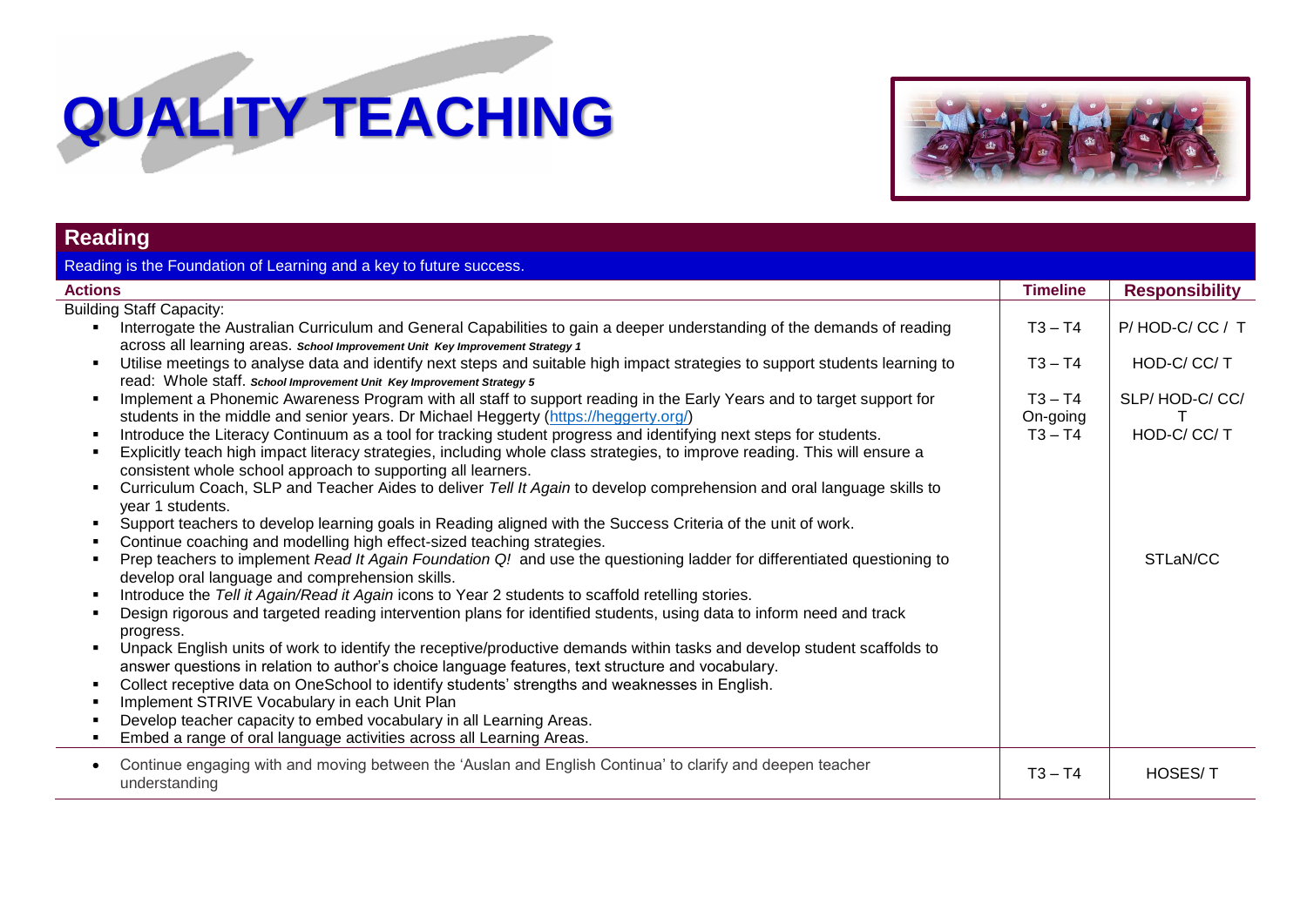| <b>Writing</b>                                                                                                                                                                                                                                                                                                                                                                                                                                                                                                                                                                                                                                                                                                                                                                                                |                 |                       |
|---------------------------------------------------------------------------------------------------------------------------------------------------------------------------------------------------------------------------------------------------------------------------------------------------------------------------------------------------------------------------------------------------------------------------------------------------------------------------------------------------------------------------------------------------------------------------------------------------------------------------------------------------------------------------------------------------------------------------------------------------------------------------------------------------------------|-----------------|-----------------------|
| The school's approach to the teaching of writing incorporates regular monitoring and feedback to students.                                                                                                                                                                                                                                                                                                                                                                                                                                                                                                                                                                                                                                                                                                    |                 |                       |
| <b>Actions</b>                                                                                                                                                                                                                                                                                                                                                                                                                                                                                                                                                                                                                                                                                                                                                                                                | <b>Timeline</b> | <b>Responsibility</b> |
| Use the effective feedback model to build teacher knowledge and capability to improve student engagement, achievement and                                                                                                                                                                                                                                                                                                                                                                                                                                                                                                                                                                                                                                                                                     |                 |                       |
| feedback.                                                                                                                                                                                                                                                                                                                                                                                                                                                                                                                                                                                                                                                                                                                                                                                                     |                 |                       |
| <b>Clarify success</b><br>п.                                                                                                                                                                                                                                                                                                                                                                                                                                                                                                                                                                                                                                                                                                                                                                                  |                 |                       |
| Planning days to deepen understanding of productive components of Australian Curriculum – English;<br>$\circ$<br>Interrogate the Australian Curriculum and General Capabilities to gain a deeper understanding of the demands of<br>reading across all learning areas. School Improvement Unit Key Improvement Strategy 1<br>Unpack surface and deep learning, learning intentions and success criteria of the unit of work (productive<br>$\circ$<br>components)<br>Establish visible learning with displayed worked sample/s and success criteria<br>Check in on progress<br>Tracking of current student learning by formative assessment (Formal and Informal strategies)<br>$\circ$<br>Analyse and collection of evidence to inform timely feedback opportunities (unit planning and formative<br>$\circ$ |                 |                       |
| assessment)<br>Analyse data to identify next steps and suitable high impact strategies to support student's improvement in writing.<br>School Improvement Unit Key Improvement Strategy 5<br>Promote improvement<br>Establish student centred learning walls in classrooms and promote student self-regulation<br>$\circ$<br>Create worked sample/s for each English unit<br>$\circ$                                                                                                                                                                                                                                                                                                                                                                                                                          | $T3 - T4$       | HOD-C/CC/T            |
| Establish documented differentiation - Check in staff meetings, Case management, writing goals, unit planning<br>$\circ$                                                                                                                                                                                                                                                                                                                                                                                                                                                                                                                                                                                                                                                                                      |                 |                       |
| Teachers to collaborate and monitor student progress in short term cycles.<br>Pre-assessment writing task developed in planning days<br>Analyse of pre-assessment writing task to inform writing differentiation<br>Collect productive data on OneSchool to identify students' strengths and weaknesses in English.<br>Implement use of class dashboard to record data and differentiation<br>Learning goals linked to success criteria and standard achievements (literacy continuum)<br>Check in discussion and moderation to interrogate student learning outcomes and support strategies                                                                                                                                                                                                                  |                 |                       |
| Continue engaging with and moving between the 'Auslan and English Continua' to clarify and deepen teacher<br>п.<br>understanding                                                                                                                                                                                                                                                                                                                                                                                                                                                                                                                                                                                                                                                                              | $T1 - T4$       | <b>HOSES/T</b>        |